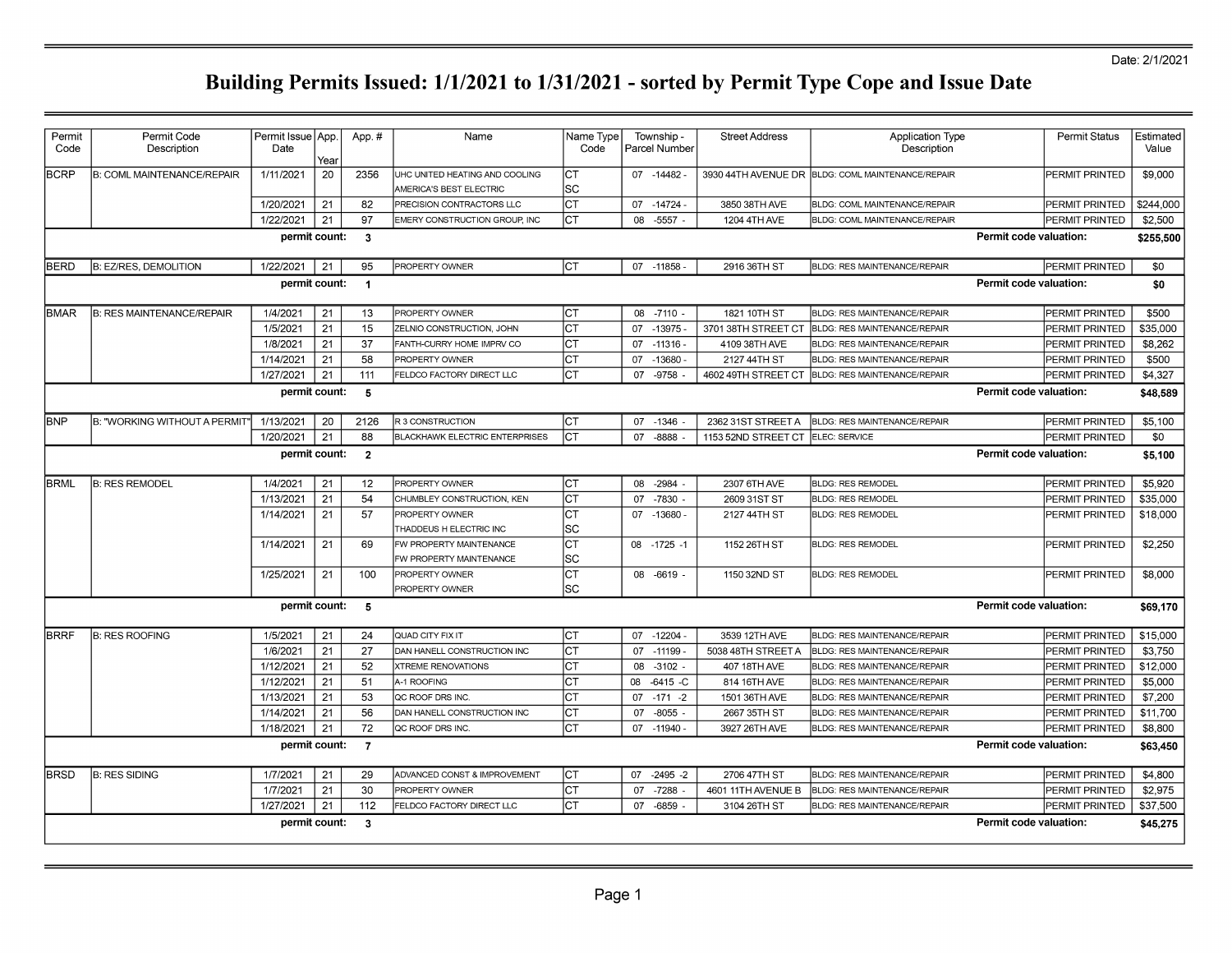#### Date: 2/1/2021

| Permit<br>Code | Permit Code<br>Description           | Permit Issue App.<br>Date |      | App.#          | Name                                  | Name Type<br>Code | Township -<br>Parcel Number | <b>Street Address</b>                    | <b>Application Type</b><br>Description                            | <b>Permit Status</b>   | Estimated<br>Value |
|----------------|--------------------------------------|---------------------------|------|----------------|---------------------------------------|-------------------|-----------------------------|------------------------------------------|-------------------------------------------------------------------|------------------------|--------------------|
|                |                                      |                           | Year |                |                                       |                   |                             |                                          |                                                                   |                        |                    |
| <b>BSFH</b>    | <b>B: RES SINGLE FAMILY</b>          | 1/4/2021                  | 21   | $\overline{4}$ | HAZELWOOD HOMES INC                   | Iст               | 07 -14787                   |                                          | 3407 74TH STREET CT  BLDG:RES/NEW, SINGLE FAMILY DETACHED         | PERMIT PRINTED         | \$347,400          |
|                |                                      |                           |      |                | VANOPDORP ELECTRIC INC.               | SC                |                             |                                          |                                                                   |                        |                    |
|                |                                      |                           |      |                | <b>DEMARLIE MAINTENANCE</b>           | lsc               |                             |                                          |                                                                   |                        |                    |
|                |                                      | permit count:             |      | $\overline{1}$ |                                       |                   |                             |                                          |                                                                   | Permit code valuation: | \$347,400          |
| <b>BSMT</b>    | <b>B: RES BASEMENT WATERPROOF</b>    | 1/8/2021                  | 21   | 36             | ABSOLUTELY DRY BASEMENT WATERP        | lст               | $-7496$<br>08               | 2105 14TH ST                             | BLDG: RES MAINTENANCE/REPAIR                                      | PERMIT PRINTED         | \$5,000            |
|                |                                      | 1/18/2021                 | 21   | 73             | MIDWEST RECONSTRUCTION CO             | Iст               | 07 -12301                   | 3526 35TH ST                             | <b>BLDG: RES MAINTENANCE/REPAIR</b>                               | PERMIT PRINTED         | \$4,045            |
|                |                                      | 1/18/2021                 | 21   | 74             | MIDWEST RECONSTRUCTION CO             | Iст               | $-13742$<br>07              |                                          | 1740 30TH AVENUE DR BLDG: RES MAINTENANCE/REPAIR                  | PERMIT PRINTED         | \$5,210            |
|                |                                      | 1/19/2021                 | 21   | 78             | ABSOLUTELY DRY BASEMENT WATERP        | Iст               | $-6980 - 1$<br>08           | 2620 18TH STREET A                       | <b>BLDG: RES MAINTENANCE/REPAIR</b>                               | PERMIT PRINTED         | \$12,000           |
|                |                                      | permit count:             |      | $\overline{4}$ |                                       |                   |                             |                                          |                                                                   | Permit code valuation: | \$26,255           |
| <b>BTWR</b>    | <b>B: COML CELLULAR STATION/TOWI</b> | 1/27/2021                 | 21   | 108            | MASTEC NETWORK SOLUTIONS LLC          | lст               | 07 -13216                   | 5201 25TH AVENUE CT                      | <b>BLDG: CELLULAR STATION/TOWER</b>                               | PERMIT PRINTED         | \$50,000           |
|                |                                      | 1/27/2021                 | 21   | 113            | MASTEC NETWORK SOLUTIONS LLC          | Iст               | 08<br>$-150 - D$            | 1531 17TH AVE                            | BLDG: CELLULAR STATION/TOWER                                      | PERMIT PRINTED         | \$50,000           |
|                |                                      | permit count:             |      | $\overline{2}$ |                                       |                   |                             |                                          |                                                                   | Permit code valuation: | \$100,000          |
|                |                                      |                           |      |                |                                       |                   |                             |                                          |                                                                   |                        |                    |
| DRN1           | ENG: CLASS 1 DRAINAGE                | 1/4/2021                  | 21   | $\overline{4}$ | HAZELWOOD HOMES INC                   | Iст               | 07 -14787                   |                                          | 3407 74TH STREET CT BLDG:RES/NEW, SINGLE FAMILY DETACHED          | PERMIT PRINTED         | \$347,400          |
|                |                                      |                           |      |                | VANOPDORP ELECTRIC INC.               | SC                |                             |                                          |                                                                   |                        |                    |
|                |                                      |                           |      |                | <b>DEMARLIE MAINTENANCE</b>           | lsc               |                             |                                          |                                                                   |                        |                    |
|                |                                      | permit count:             |      | $\overline{1}$ |                                       |                   |                             |                                          |                                                                   | Permit code valuation: | \$347,400          |
| IEC            | E: COML ELECTRICAL                   | 1/5/2021                  | 20   | 1735           | P&D ANTENNA SERVICES INC              | Iст               | 07 - 360 - 6                | 2800 46TH AVE                            | <b>BLDG: MISC STRUCTURE</b>                                       | PERMIT PRINTED         | \$85,000           |
|                |                                      |                           |      |                | STRAY VOLTAGE LLC                     | SC                |                             |                                          |                                                                   |                        |                    |
|                |                                      | 1/12/2021                 | 20   | 2356           | UHC UNITED HEATING AND COOLING        | Iст               | 07 -14482                   |                                          | 3930 44TH AVENUE DR BLDG: COML MAINTENANCE/REPAIR                 | PERMIT PRINTED         | \$9,000            |
|                |                                      |                           |      |                | AMERICA'S BEST ELECTRIC               | lsc               |                             |                                          |                                                                   |                        |                    |
|                |                                      | 1/12/2021                 | 20   | 2228           | RUSSELL CONSTRUCTION                  | lст               | 08 -5822 -1                 | 1106 4TH AVE                             | <b>BLDG: COML REMODEL</b>                                         | PERMIT PRINTED         | \$402,694          |
|                |                                      |                           |      |                | RYAN AND ASSOCIATES, INC              | SC                |                             |                                          |                                                                   |                        |                    |
|                |                                      |                           |      |                | HORNBUCKLE HEATING & AC               | lsc               |                             |                                          |                                                                   |                        |                    |
|                |                                      | 1/18/2021                 | 20   | 1165           | <b>B &amp; W HOME IMPROVEMENT CO</b>  | Iст               | 07 -11997 -1                | 3928 12TH AVE                            | <b>BLDG: COML REMODEL</b>                                         | PERMIT PRINTED         | \$141,323          |
|                |                                      |                           |      |                | <b>BLACKHAWK ELECTRIC ENTERPRISES</b> | lsc               |                             |                                          |                                                                   |                        |                    |
|                |                                      | permit count:             |      | $\overline{4}$ |                                       |                   |                             |                                          |                                                                   | Permit code valuation: | \$638,017          |
| ER             | E: RES ELECTRICAL                    | 1/4/2021                  | 21   | 13             | PROPERTY OWNER                        | lст               | 08 -7110 -                  | 1821 10TH ST                             | BLDG: RES MAINTENANCE/REPAIR                                      | PERMIT PRINTED         | \$500              |
|                |                                      | 1/5/2021                  | 21   | 14             | AKEWOOD ELECTRIC AND GENERATO         | Iст               | 07 -12822 -                 | 1529 46TH AVE                            | ELEC: REPAIR                                                      | PERMIT PRINTED         | \$800              |
|                |                                      | 1/5/2021                  | 20   | 2257           | <b>TRAPKUS BUILD</b>                  | Iст               | $7777 -$                    |                                          | 4113 29TH AVENUE DR BLDG:RES/NEW, SINGLE FAMILY ATTD (TOWNHOUSE)  | PERMIT PRINTED         | \$101,000          |
|                |                                      | 1/5/2021                  | 20   | 2266           | TRAPKUS BUILD                         | Iст               | $77777 -$                   |                                          | 4115 29TH AVENUE DR BLDG: RES/NEW, SINGLE FAMILY ATTD (TOWNHOUSE) | PERMIT PRINTED         | \$107,000          |
|                |                                      |                           |      |                | CAMPBELL ELECTRIC                     | lsc               |                             |                                          |                                                                   |                        |                    |
|                |                                      | 1/7/2021                  | 21   | 34             | AKEWOOD ELECTRIC AND GENERATO         | lст               | 07 -13622                   | 5101 26TH AVENUE A CT ELEC: WIRING, MISC |                                                                   | FINAL INSPECTION       | \$0                |
|                |                                      | 1/12/2021                 | 20   | 1221           | PROPERTY OWNER                        | Iст               | 08 -5126 -                  | 508 19TH AVE                             | <b>BLDG: RES ADDITION</b>                                         | PERMIT PRINTED         | \$37,206           |
|                |                                      |                           |      |                | <b>PROPERTY OWNER</b>                 | SC                |                             |                                          |                                                                   |                        |                    |
|                |                                      |                           |      |                | BRADY COMPANY, J L                    | SC                |                             |                                          |                                                                   |                        |                    |
|                |                                      | 1/12/2021                 | 21   | 38             | ART-O-LITE ELECTRIC CO                | Iст               | 08<br>$-8623$               | 914 54TH ST                              | ELEC: WIRING, MISC                                                | PERMIT PRINTED         | \$0                |
|                |                                      | 1/12/2021                 | 21   | 39             | ELECTRIC DOCTOR SERVICE LLC           | Iст               | 08<br>$-9048 - 3$           | 3364 PARK 16TH ST                        | ELEC: WIRING, MISC                                                | FINAL INSPECTION       | \$0                |
|                |                                      | 1/13/2021                 | 21   | 55             | KOEHLER ELECTRIC INC, J W             | Iст               | 08 -7562 -                  | 1326 25TH AVE                            | ELEC: WIRING, MISC                                                | PERMIT PRINTED         | \$0                |
|                |                                      | 1/14/2021                 | 21   | 57             | PROPERTY OWNER                        | Iст               | 07 -13680                   | 2127 44TH ST                             | <b>BLDG: RES REMODEL</b>                                          | PERMIT PRINTED         | \$18,000           |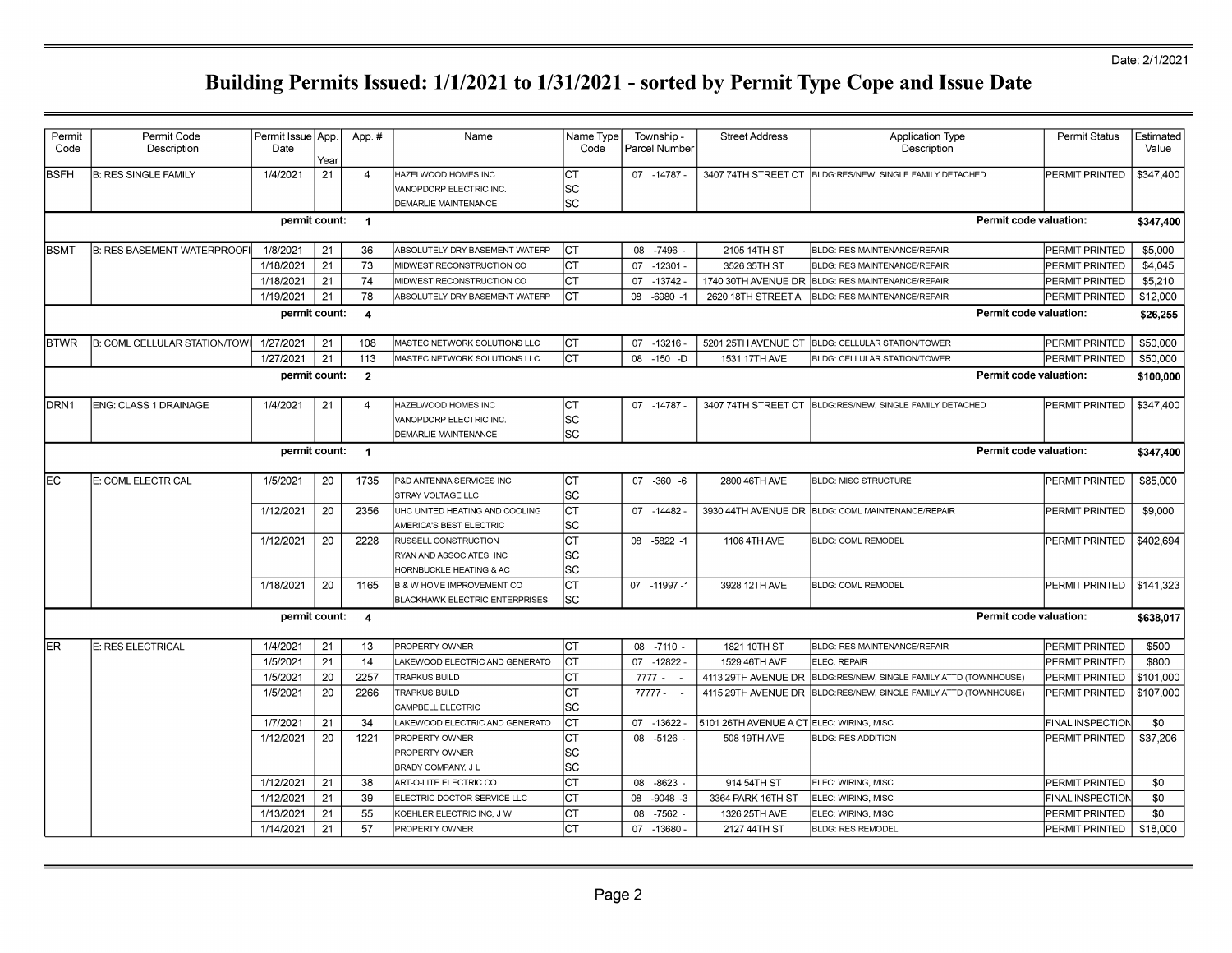| Permit<br>Code | Permit Code<br>Description | Permit Issue   App.<br>Date |      | App.#          | Name                                                         | Name Type  <br>Code |    | Township -<br>Parcel Number | <b>Street Address</b>                  | <b>Application Type</b><br>Description           | <b>Permit Status</b>  | Estimated<br>Value |
|----------------|----------------------------|-----------------------------|------|----------------|--------------------------------------------------------------|---------------------|----|-----------------------------|----------------------------------------|--------------------------------------------------|-----------------------|--------------------|
|                |                            |                             | Year |                |                                                              |                     |    |                             |                                        |                                                  |                       |                    |
| IER…           | E: RES ELECTRICAL          | 1/14/2021                   | 21.  | 57             | THADDEUS H ELECTRIC INC                                      | lsc                 |    | 07 -13680 -                 | 2127 44TH ST                           | <b>BLDG: RES REMODEL.</b>                        | PERMIT PRINTED        | \$18,000           |
|                |                            | 1/14/2021                   | 21   | 70             | AMERICAN ELECTRIC INC                                        | IСТ                 |    | 07 -8888                    | 1153 52ND STREET CT ELEC: WIRING, MISC |                                                  | PERMIT PRINTED        | \$0                |
|                |                            | 1/14/2021                   | 21   | 69             | FW PROPERTY MAINTENANCE                                      | Iст                 |    | 08 -1725 -1                 | 1152 26TH ST                           | <b>BLDG: RES REMODEL</b>                         | <b>PERMIT PRINTED</b> | \$2,250            |
|                |                            |                             |      |                | FW PROPERTY MAINTENANCE                                      | lsc                 |    |                             |                                        |                                                  |                       |                    |
|                |                            | 1/20/2021                   | 21   | 89             | ELECTRIC DOCTOR SERVICE LLC                                  | Iст                 |    | 07 - 12743                  | 1721 55TH STREET PL                    | ELEC: WIRING, MISC                               | <b>PERMIT PRINTED</b> | \$0                |
|                |                            | 1/20/2021                   | 21   | 88             | <b>BLACKHAWK ELECTRIC ENTERPRISES</b>                        | СT                  | 07 | $-8888$                     | 1153 52ND STREET CT                    | ELEC: SERVICE                                    | PERMIT PRINTED        | \$0                |
|                |                            | 1/21/2021                   | 20   | 2413           | CHRISTENSON CARPENTRY                                        | Iст                 |    | 07 -12973 -                 | 3912 16TH AVE                          | <b>BLDG: RES REMODEL</b>                         | PERMIT PRINTED        | \$68,911           |
|                |                            |                             |      |                | <b>CAMPBELL ELECTRIC</b>                                     | lsc                 |    |                             |                                        |                                                  |                       |                    |
|                |                            |                             |      |                | <b>BLONDELL PLUMBING SERVICES</b><br>KLAUER HEATING & AC LTD | lsc<br>lsc          |    |                             |                                        |                                                  |                       |                    |
|                |                            |                             | 21   |                |                                                              |                     |    |                             |                                        |                                                  |                       |                    |
|                |                            | 1/25/2021                   |      | 100            | <b>PROPERTY OWNER</b>                                        | Iст<br>lsc          |    | 08 -6619 -                  | 1150 32ND ST                           | <b>BLDG: RES REMODEL</b>                         | PERMIT PRINTED        | \$8,000            |
|                |                            |                             |      |                | PROPERTY OWNER                                               |                     |    |                             |                                        |                                                  |                       |                    |
|                |                            | 1/27/2021                   | 20   | 2319           | COUSSENS INC, J D                                            | Iст                 |    | $07 - 14205$                | 5405 19TH AVE                          | <b>BLDG: RES REMODEL</b>                         | PERMIT PRINTED        | \$45,000           |
|                |                            |                             |      |                | PETERSEN PLUMBING AND HEATING<br>POINT ELECTRIC              | lsc<br>lsc          |    |                             |                                        |                                                  |                       |                    |
|                |                            | 1/27/2021                   | 21   | 109            | FW PROPERTY MAINTENANCE                                      | lст                 |    | $07 - 1849$                 | 3143 18TH AVE                          | ELEC: SERVICE                                    | <b>PERMIT PRINTED</b> | \$0                |
|                |                            | 1/27/2021                   | 21   | 110            | ELECTRIC DOCTOR SERVICE LLC                                  | Iст                 |    | 08 -4240                    |                                        | ELEC: WIRING, MISC                               |                       | \$0                |
|                |                            |                             |      |                |                                                              |                     |    |                             | 2419 18TH STREET B                     |                                                  | PERMIT PRINTED        |                    |
|                |                            | permit count:               |      | 19             |                                                              |                     |    |                             |                                        | Permit code valuation:                           |                       | \$388.667          |
| IMC.           | M: COML MECHANICAL         | 1/7/2021                    | 21   | 31             | O'DELLS HEATING AND AC                                       | Iст                 |    | 08 -5435 -                  | 1526 RIVER DR                          | HTG: BOILER/FURNACE, REPLACE                     | <b>PERMIT PRINTED</b> | \$3.227            |
|                |                            | 1/12/2021                   | 21   | 45             | <b>BRADY COMPANY, J L</b>                                    | lст                 |    | 07 -14392                   | 4960 41ST STREET CT                    | HTG: ROOFTOP UNIT, REPLACE                       | PERMIT PRINTED        | \$6,400            |
|                |                            | 1/20/2021                   | 21   | 87             | HORNBUCKLE HEATING & AC                                      | Iст                 | 07 | $-308$                      | 4700 53RD ST                           | HTG: ROOFTOP UNIT, REPLACE                       | PERMIT PRINTED        | \$427,000          |
|                |                            | 1/20/2021                   | 20   | 2228           | RUSSELL CONSTRUCTION                                         | Iст                 |    | 08 -5822 -1                 | 1106 4TH AVE                           | <b>BLDG: COML REMODEL</b>                        | PERMIT PRINTED        | \$402,694          |
|                |                            |                             |      |                | RYAN AND ASSOCIATES, INC                                     | lsc                 |    |                             |                                        |                                                  |                       |                    |
|                |                            |                             |      |                | HORNBUCKLE HEATING & AC                                      | SC                  |    |                             |                                        |                                                  |                       |                    |
|                |                            | 1/21/2021                   | 21   | 91             | KALE HEATING & AC                                            | Iст                 |    | 08 -1538 -                  | 130 35TH ST                            | HTG: BOILER/FURNACE, REPLACE                     | PERMIT PRINTED        | \$2,992            |
|                |                            | 1/25/2021                   | 21   | 103            | KALE HEATING & AC                                            | Iст                 |    | 07 -15005                   |                                        | 5500 46TH AVENUE DR HTG: BOILER/FURNACE, INSTALL | PERMIT PRINTED        | \$4,600            |
|                |                            | 1/25/2021                   | 21   | 104            | BRADY COMPANY. J L                                           | Iст                 | 08 | $-542 -$                    | 2345 4TH AVE                           | HTG: BOILER/FURNACE, REPLACE                     | PERMIT PRINTED        | \$5,000            |
|                |                            | permit count:               |      | $\overline{7}$ |                                                              |                     |    |                             |                                        | Permit code valuation:                           |                       | \$851,913          |
| lMR.           | M: RES MECHANICAL          | 1/4/2021                    | 21   | -1             | <b>GABRILSON HEATING &amp; AC</b>                            | Iст                 |    | 07 -12918 -                 | 3421 15TH ST                           | HTG: FURNACE/AC, REPLACE                         | PERMIT PRINTED        | \$5,000            |
|                |                            | 1/4/2021                    | 21   | 3              | <b>FAMILY HEATING &amp; COOLING</b>                          | Iст                 |    | 07 -14795                   |                                        | 7340 35TH AVENUE CT HTG: BOILER/FURNACE, REPLACE | PERMIT PRINTED        | \$3,870            |
|                |                            | 1/4/2021                    | 21   | 8              | KLAUER HEATING & AC LTD                                      | Iст                 |    | 07 - 7847 -                 | 3108 27TH AVE                          | <b>HTG: GAS PIPING</b>                           | PERMIT PRINTED        | \$500              |
|                |                            | 1/4/2021                    | 21   | $\overline{7}$ | KLAUER HEATING & AC LTD                                      | lст                 | 08 | -286                        | 1545 30TH AVE                          | <b>HTG: GAS PIPING</b>                           | PERMIT PRINTED        | \$500              |
|                |                            | 1/4/2021                    | 21   | 2              | CRAWFORD HEATING & COOLING                                   | Iст                 | 08 | $-6699 -3$                  | 2636 12TH ST                           | HTG: BOILER/FURNACE, REPLACE                     | PERMIT PRINTED        | \$4,050            |
|                |                            | 1/4/2021                    | 21   | 6              | <b>BRADY COMPANY, J L</b>                                    | СT                  | 08 | $-8557 -$                   | 961 40TH ST                            | HTG: BOILER/FURNACE, REPLACE                     | PERMIT PRINTED        | \$4,000            |
|                |                            | 1/4/2021                    | 21   | 5              | FAMILY HEATING & COOLING                                     | СT                  | 08 | $-8969$                     | 2505 3RD ST                            | HTG: BOILER/FURNACE, REPLACE                     | PERMIT PRINTED        | \$2,500            |
|                |                            | 1/5/2021                    | 21   | 23             | KALE HEATING & AC                                            | Iст                 |    | 07 -13513 -                 | 2 DEER RUN                             | HTG: BOILER/FURNACE, REPLACE                     | PERMIT PRINTED        | \$3,900            |
|                |                            | 1/5/2021                    | 21   | 20             | BRADY COMPANY. J L                                           | CТ                  |    | 08 -1311 -                  | 644 10TH ST                            | HTG: BOILER/FURNACE, REPLACE                     | PERMIT PRINTED        | \$5,000            |
|                |                            | 1/5/2021                    | 21   | 18             | DOUG'S HEATING & AIR COND                                    | СT                  | 08 | -6219                       | 250 45TH ST                            | HTG: BOILER/FURNACE, REPLACE                     | PERMIT PRINTED        | \$3,280            |
|                |                            | 1/5/2021                    | 21   | 19             | BRADY COMPANY, J L                                           | IСТ                 |    | 08 -9142                    | 3325 3RD ST                            | HTG: BOILER/FURNACE, REPLACE                     | PERMIT PRINTED        | \$7,000            |
|                |                            | 1/12/2021                   | 21   | 46             | <b>BITLER HEATING</b>                                        | СT                  |    | 07 - 11784                  | 1169 48TH ST                           | HTG: BOILER/FURNACE, REPLACE                     | PERMIT PRINTED        | \$1,900            |
|                |                            | 1/12/2021                   | 21   | 44             | HEATCO SERVICE COMPANY                                       | IСТ                 |    | 07 -13680                   | 2127 44TH ST                           | HTG: AIR CONDITIONING, REPLACE                   | PERMIT PRINTED        | \$4,400            |
|                |                            | 1/12/2021                   | 21   | 48             | <b>BITLER HEATING</b>                                        | Iст                 |    | 08 -1725 -1                 | 1152 26TH ST                           | HTG: BOILER/FURNACE, REPLACE                     | PERMIT PRINTED        | \$2,950            |
|                |                            |                             |      |                |                                                              |                     |    |                             |                                        |                                                  |                       |                    |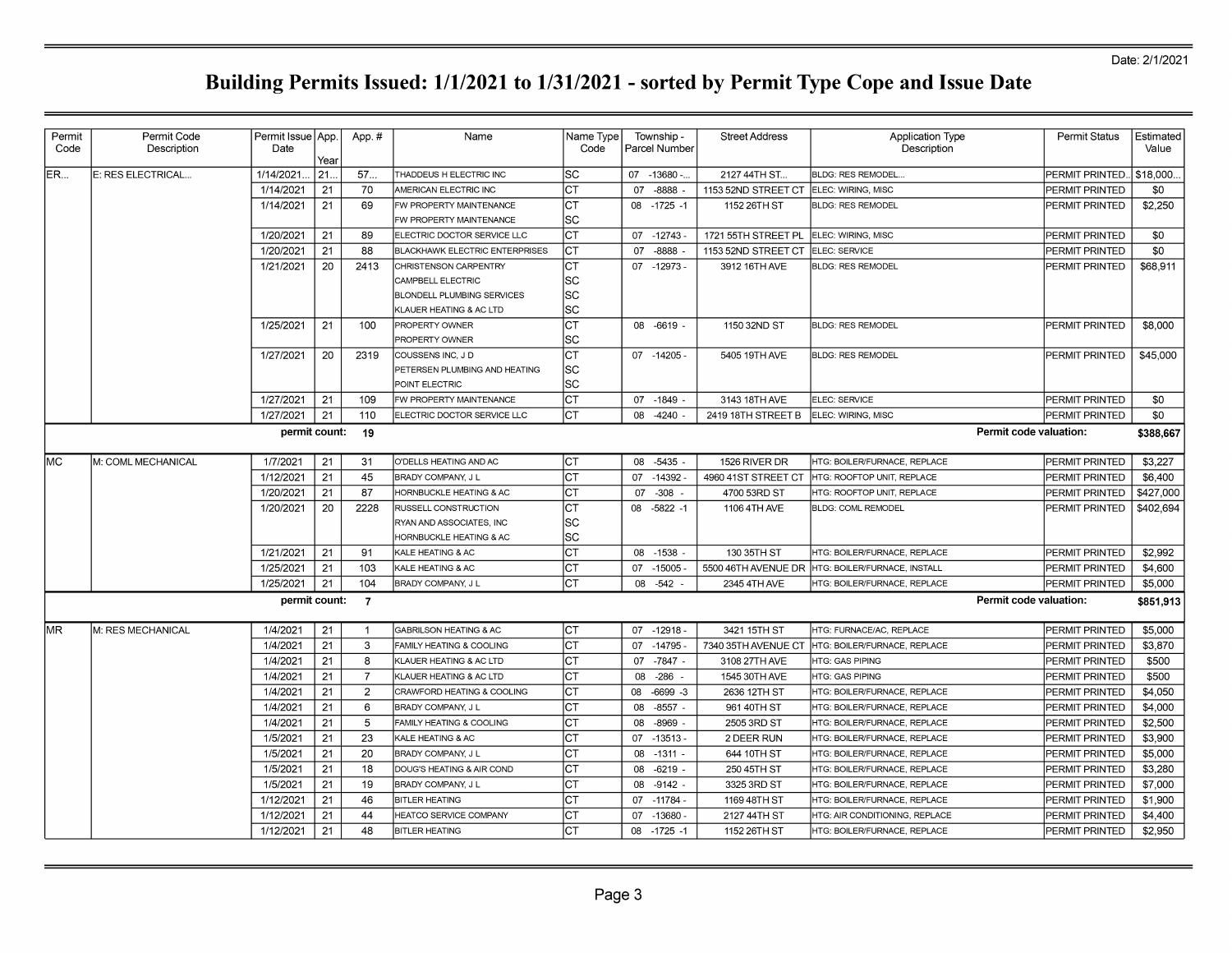| Permit<br>Code | Permit Code<br>Description                                         | Permit Issue   App.<br>Date | Year | App.#          | Name                              | Name Type<br>Code | Township -<br>l Parcel Number | <b>Street Address</b>                 | <b>Application Type</b><br>Description | <b>Permit Status</b>  | Estimated<br>Value |  |
|----------------|--------------------------------------------------------------------|-----------------------------|------|----------------|-----------------------------------|-------------------|-------------------------------|---------------------------------------|----------------------------------------|-----------------------|--------------------|--|
| MR             | M: RES MECHANICAL                                                  | 1/14/2021                   | 21   | 60             | SCHEBLER COMPANY                  | lст               | 07 -12995                     | 2912 28TH AVENUE A                    | HTG: BOILER/FURNACE, REPLACE           | PERMIT PRINTED        | \$4,060            |  |
|                |                                                                    | 1/14/2021                   | 21   | 59             | TOTAL MAINTENANCE INC             | IСТ               | 08 -3050 -A                   | 2315 5TH ST                           | HTG: BOILER/FURNACE, REPLACE           | PERMIT PRINTED        | \$3,200            |  |
|                |                                                                    | 1/19/2021                   | 21   | 77             | <b>BRADY COMPANY, J L</b>         | Iст               | 07<br>$-241 - 5$              | 3201 54TH STREET CT                   | HTG: BOILER/FURNACE, REPLACE           | PERMIT PRINTED        | \$4,000            |  |
|                |                                                                    | 1/19/2021                   | 21   | 79             | O'DELLS HEATING AND AC            | IСТ               | $-4235$<br>08                 | 2409 18TH STREET B                    | HTG: BOILER/FURNACE, REPLACE           | PERMIT PRINTED        | \$3,615            |  |
|                |                                                                    | 1/20/2021                   | 21   | 85             | FAMILY HEATING & COOLING          | IСТ               | 08 - 7472 -                   | 2119 13TH ST                          | HTG: AIR CONDITIONING, REPLACE         | <b>PERMIT PRINTED</b> | \$9,000            |  |
|                |                                                                    | 1/21/2021                   | 21   | 92             | KLAUER HEATING & AC LTD           | Iст               | 07 -13508                     | 4 WHITE OAK CT                        | <b>HTG: GAS PIPING</b>                 | PERMIT PRINTED        | \$500              |  |
|                |                                                                    | 1/21/2021                   | 21   | 93             | KLAUER HEATING & AC LTD           | Iст               | 07 -13622                     | 5101 26TH AVENUE A CT HTG: GAS PIPING |                                        | PERMIT PRINTED        | \$500              |  |
|                |                                                                    | 1/25/2021                   | 21   | 101            | KALE HEATING & AC                 | Iст               | $-8346$<br>08                 | 1930 2ND ST                           | HTG: BOILER/FURNACE, REPLACE           | PERMIT PRINTED        | \$2,795            |  |
|                |                                                                    | 1/26/2021                   | 20   | 2413           | CHRISTENSON CARPENTRY             | Iст               | 07 -12973 -                   | 3912 16TH AVE                         | <b>BLDG: RES REMODEL</b>               | PERMIT PRINTED        | \$68,911           |  |
|                |                                                                    |                             |      |                | CAMPBELL ELECTRIC                 | SC                |                               |                                       |                                        |                       |                    |  |
|                |                                                                    |                             |      |                | <b>BLONDELL PLUMBING SERVICES</b> | lsc               |                               |                                       |                                        |                       |                    |  |
|                |                                                                    |                             |      |                | KLAUER HEATING & AC LTD           | SC                |                               |                                       |                                        |                       |                    |  |
|                |                                                                    | 1/26/2021                   | 20   | 1221           | PROPERTY OWNER                    | Iст               | 08 -5126 -                    | 508 19TH AVE                          | <b>BLDG: RES ADDITION</b>              | PERMIT PRINTED        | \$37,206           |  |
|                |                                                                    |                             |      |                | PROPERTY OWNER                    | SC                |                               |                                       |                                        |                       |                    |  |
|                |                                                                    |                             |      |                | <b>BRADY COMPANY, J L</b>         | SC                |                               |                                       |                                        |                       |                    |  |
|                |                                                                    | permit count:               |      | 24             |                                   |                   |                               |                                       | Permit code valuation:                 |                       | \$182.637          |  |
| lРC            | P: COML PLUMBING                                                   | 1/14/2021                   | 21   | 66             | PETERSEN PLUMBING AND HEATING     | Iст               | 77777 -                       | 4100 38TH AVE                         | PLBG: INSTALLATION, COMMERCIAL         | PERMIT PRINTED        | \$18,000           |  |
|                |                                                                    | permit count:               |      | $\overline{1}$ |                                   |                   |                               |                                       | Permit code valuation:                 |                       | \$18,000           |  |
| PCM6           | P: COML GAS MTR RECONCT (6 M(                                      | 1/20/2021                   | 21   | 86             | PETERSEN PLUMBING AND HEATING     | lст               | 08 -5522                      | 1405 5TH AVE                          | PLBG: GAS MTR RECONNECT AFTER 6 MONTHS | PERMIT PRINTED        | \$500              |  |
|                |                                                                    | permit count:               |      | $\overline{1}$ |                                   |                   |                               |                                       | Permit code valuation:                 |                       | \$500              |  |
| PCR6           | P: RES GAS MTR RECONCT (6 MO)                                      | 1/5/2021                    | 21   | 21             | NEELS PLUMBING                    | Iст               | 07 -6268 -                    | 2328 47TH ST                          | PLBG: GAS MTR RECONNECT AFTER 6 MONTHS | <b>PERMIT PRINTED</b> | \$200              |  |
|                |                                                                    | 1/7/2021                    | 21   | 33             | <b>BITLER HEATING</b>             | Iст               | 08 -1725 -1                   | 1152 26TH ST                          | HTG: GAS MTR RECONNECT AFTER 6 MONTHS  | PERMIT PRINTED        | \$200              |  |
|                |                                                                    | 1/12/2021                   | 21   | 50             | CRAWFORD COMPANY                  | Iст               | 08<br>-4869                   | 1205 11TH ST                          | PLBG: GAS MTR RECONNECT AFTER 6 MONTHS | PERMIT PRINTED        | \$500              |  |
|                |                                                                    | 1/12/2021                   | 21   | 49             | DOUG'S HEATING & AIR COND         | Iст               | $-6219$<br>08                 | 250 45TH ST                           | HTG: GAS MTR RECONNECT AFTER 6 MONTHS  | PERMIT PRINTED        | \$500              |  |
|                |                                                                    | 1/14/2021                   | 21   | 65             | BRADY COMPANY, J L                | СT                | $-5655$<br>07                 | 2415 45TH ST                          | PLBG: GAS MTR RECONNECT AFTER 6 MONTHS | PERMIT PRINTED        | \$500              |  |
|                |                                                                    | 1/14/2021                   | 21   | 61             | <b>TOUM PLUMBING</b>              | Iст               | $-704$<br>07                  | 5223 11TH AVENUE A                    | PLBG: GAS MTR RECONNECT AFTER 6 MONTHS | <b>PERMIT PRINTED</b> | \$500              |  |
|                |                                                                    | 1/26/2021                   | 21   | 106            | <b>BITLER HEATING</b>             | Iст               | 08 -3381                      | 2611 16TH AVE                         | HTG: GAS MTR RECONNECT AFTER 6 MONTHS  | PERMIT PRINTED        | \$0                |  |
|                |                                                                    | 1/26/2021                   | 21   | 107            | <b>BRADY COMPANY, J L</b>         | Iст               | $-392$<br>08                  | 1708 11TH AVE                         | PLBG: GAS MTR RECONNECT AFTER 6 MONTHS | PERMIT PRINTED        | \$0                |  |
|                |                                                                    | permit count:               |      | 8              |                                   |                   |                               |                                       | <b>Permit code valuation:</b>          |                       | \$2,400            |  |
| <b>PCWH</b>    | P: COML WATER HEATER                                               | 1/4/2021                    | 20   | 2416           | <b>ERICKSON PLUMBING</b>          | lст               | 07 -13026 -                   | 1700 52ND AVE                         | PLBG: WATER HEATER                     | PERMIT PRINTED        | \$1,500            |  |
|                |                                                                    | permit count:               |      | $\overline{1}$ |                                   |                   |                               |                                       | Permit code valuation:                 |                       | \$1,500            |  |
| <b>PCX</b>     | P: COML EXCAVATION                                                 | 1/4/2021                    | 21   | 10             | <b>BRADY COMPANY, JL</b>          | lст               | 07 -126 -C                    | 3321 7TH ST                           | PLBG: SEWER REPAIR                     | PERMIT PRINTED        | \$2,500            |  |
|                |                                                                    | permit count:               |      | $\blacksquare$ |                                   |                   |                               |                                       | <b>Permit code valuation:</b>          |                       | \$2,500            |  |
| IPGR           | P: RES GAS PIPING                                                  | 1/5/2021                    | 21   | 22             | PETERSEN PLUMBING & HEATING CO    | Iст               | 07 -10296                     | 3405 51ST ST                          | PLBG: GAS PIPING                       | PERMIT PRINTED        | \$1,000            |  |
|                |                                                                    | 1/14/2021                   | 21   | 62             | CRAWFORD COMPANY                  | lст               | $-8623$<br>08                 | 914 54TH ST                           | PLBG: GAS PIPING                       | PERMIT PRINTED        | \$1,000            |  |
|                |                                                                    | 1/25/2021                   | 21   | 102            | PETERSEN PLUMBING AND HEATING     | IСТ               | 07<br>$-12743$                | 1721 55TH STREET PL PLBG: GAS PIPING  |                                        | PERMIT PRINTED        | \$1,100            |  |
|                |                                                                    |                             |      |                |                                   |                   |                               |                                       |                                        |                       | \$3,100            |  |
|                | Permit code valuation:<br>permit count:<br>$\overline{\mathbf{3}}$ |                             |      |                |                                   |                   |                               |                                       |                                        |                       |                    |  |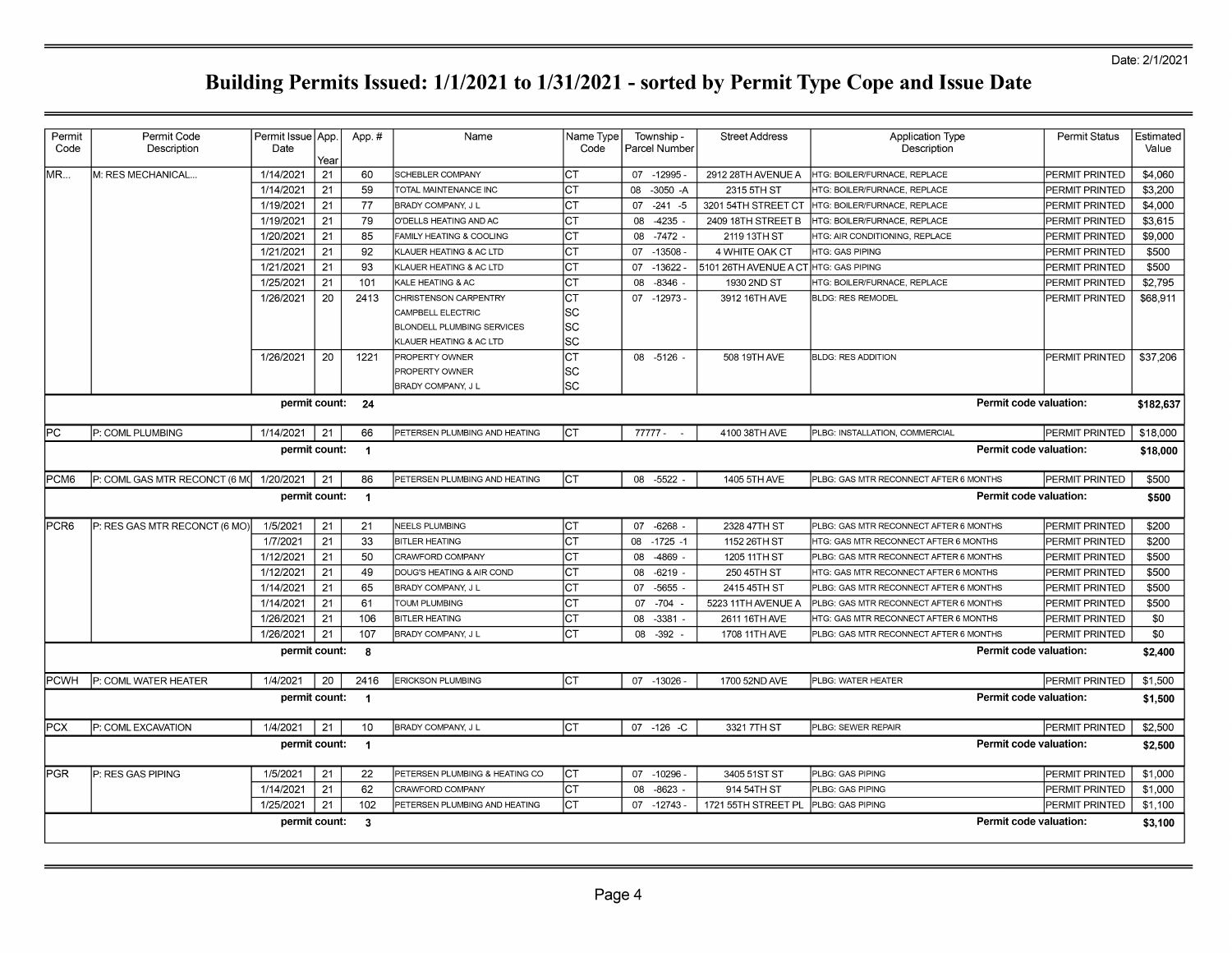| Permit<br>Code | Permit Code<br>Description | Permit Issue App.<br>Date |      | App.#          | Name                              | Name Type<br>Code | Township -<br>Parcel Number | <b>Street Address</b>             | <b>Application Type</b><br>Description                   | <b>Permit Status</b>  | Estimated<br>Value |
|----------------|----------------------------|---------------------------|------|----------------|-----------------------------------|-------------------|-----------------------------|-----------------------------------|----------------------------------------------------------|-----------------------|--------------------|
|                |                            |                           | Year |                |                                   |                   |                             |                                   |                                                          |                       |                    |
| lPR.           | P: RES PLUMBING            | 1/14/2021                 | 20   | 2319           | COUSSENS INC, J D                 | Іст               | 07 -14205 -                 | 5405 19TH AVE                     | <b>BLDG: RES REMODEL</b>                                 | PERMIT PRINTED        | \$45,000           |
|                |                            |                           |      |                | PETERSEN PLUMBING AND HEATING     | SC                |                             |                                   |                                                          |                       |                    |
|                |                            |                           |      |                | POINT ELECTRIC                    | lsc               |                             |                                   |                                                          |                       |                    |
|                |                            | 1/25/2021                 | 20   | 2413           | CHRISTENSON CARPENTRY             | lст               | 07 -12973                   | 3912 16TH AVE                     | <b>BLDG: RES REMODEL</b>                                 | PERMIT PRINTED        | \$68,911           |
|                |                            |                           |      |                | CAMPBELL ELECTRIC                 | SC                |                             |                                   |                                                          |                       |                    |
|                |                            |                           |      |                | <b>BLONDELL PLUMBING SERVICES</b> | sc                |                             |                                   |                                                          |                       |                    |
|                |                            |                           |      |                | KLAUER HEATING & AC LTD           | lsc               |                             |                                   |                                                          |                       |                    |
|                |                            | 1/26/2021                 | 21   | $\overline{4}$ | HAZELWOOD HOMES INC               | Iст               | 07 -14787                   |                                   | 3407 74TH STREET CT BLDG:RES/NEW, SINGLE FAMILY DETACHED | PERMIT PRINTED        | \$347,400          |
|                |                            |                           |      |                | VANOPDORP ELECTRIC INC.           | SC                |                             |                                   |                                                          |                       |                    |
|                |                            |                           |      |                | <b>DEMARLIE MAINTENANCE</b>       | lsc               |                             |                                   |                                                          |                       |                    |
|                |                            | 1/28/2021                 | 21   | 114            | PROPERTY OWNER                    | lст               | 08 -4671 -                  | 2603 12TH AVE                     | BLDG: RES MAINTENANCE/REPAIR                             | PERMIT PRINTED        | \$30,000           |
|                |                            |                           |      |                | DEMARLIE MAINTENANCE              | lsc               |                             |                                   |                                                          |                       |                    |
|                |                            | permit count:             |      | $\overline{4}$ |                                   |                   |                             |                                   | Permit code valuation:                                   |                       | \$491,311          |
| PRWH           | P: RES WATER HEATER        | 1/4/2021                  | 20   | 2415           | <b>BLONDELL PLUMBING SERVICES</b> | Iст               | 07 -1100 -                  | 1818 29TH ST                      | PLBG: WATER HEATER                                       | PERMIT PRINTED        | \$1,000            |
|                |                            | 1/4/2021                  | 20   | 2417           | <b>BLONDELL PLUMBING SERVICES</b> | Iст               | -13866<br>07                | 3513 33RD STREET CT               | PLBG: WATER HEATER                                       | PERMIT PRINTED        | \$1,000            |
|                |                            | 1/4/2021                  | 20   | 2414           | <b>BLONDELL PLUMBING SERVICES</b> | Iст               | 08 - 3048 -                 | 420 23RD AVE                      | PLBG: WATER HEATER                                       | PERMIT PRINTED        | \$1,000            |
|                |                            | 1/5/2021                  | 21   | 17             | LENNY DESANTIAGO PLUMBING         | Iст               | $-7414$<br>08               | 1111 21ST AVE                     | PLBG: WATER HEATER                                       | PERMIT PRINTED        | \$900              |
|                |                            | 1/5/2021                  | 21   | 16             | LENNY DESANTIAGO PLUMBING         | Iст               | $-9225$<br>08               | 1015 27TH AVENUE CT               | PLBG: WATER HEATER                                       | PERMIT PRINTED        | \$1,000            |
|                |                            | 1/12/2021                 | 21   | 41             | TOTAL MAINTENANCE INC             | Iст               | 08<br>$-3874$               | 1413 17TH ST                      | PLBG: WATER HEATER                                       | <b>PERMIT PRINTED</b> | \$1,480            |
|                |                            | 1/12/2021                 | 21   | 43             | TOTAL MAINTENANCE INC             | ∣ст               | -7620 -<br>08               | 1412 28TH AVE                     | PLBG: WATER HEATER                                       | PERMIT PRINTED        | \$1,558            |
|                |                            | 1/14/2021                 | 21   | 63             | TOTAL MAINTENANCE INC             | IСТ               | 07 -108 -D                  | 1620 29TH STREET DR               | PLBG: WATER HEATER                                       | PERMIT PRINTED        | \$606              |
|                |                            | 1/20/2021                 | 21   | 84             | TOTAL MAINTENANCE INC             | Iст               | $-6412$<br>08               | 2328 18TH STREET A                | PLBG: WATER HEATER                                       | PERMIT PRINTED        | \$1,642            |
|                |                            | 1/28/2021                 | 21   | 116            | BLONDELL PLUMBING SERVICE INC     | Iст               | 07 -12264                   | 2917 32ND AVE                     | PLBG: WATER HEATER                                       | PERMIT PRINTED        | \$0                |
|                |                            | 1/28/2021                 | 21   | 115            | <b>BLONDELL PLUMBING SERVICES</b> | lст               | 08 - 3451                   |                                   |                                                          | PERMIT PRINTED        | \$0                |
|                |                            |                           |      |                |                                   |                   |                             | 1618 15TH ST                      | PLBG: WATER HEATER                                       |                       |                    |
|                |                            | permit count:             |      | 11             |                                   |                   |                             |                                   | Permit code valuation:                                   |                       | \$10,186           |
| <b>PRX</b>     | P: RES EXCAVATION          | 1/4/2021                  | 21   | 11             | <b>BRADY COMPANY, J L</b>         | Iст               | $07 -245 -$                 | 5111 38TH AVE                     | PLBG: SEWER SERVICE REPLACEMENT                          | PERMIT PRINTED        | \$4,000            |
|                |                            | 1/4/2021                  | 21   | 9              | <b>BLONDELL PLUMBING SERVICES</b> | Iст               | 08<br>$-4186$               | 2302 18TH AVENUE A                | PLBG: SEWER REPAIR                                       | PERMIT PRINTED        | \$2,500            |
|                |                            | 1/14/2021                 | 21   | 64             | CRAWFORD COMPANY                  | IСТ               | 08<br>$-9413$               | 221 11TH AVE                      | PLBG: SEWER REPAIR                                       | PERMIT PRINTED        | \$4,100            |
|                |                            | 1/19/2021                 | 21   | 81             | RAGAN MECHANICAL INC.             | Iст               | $-1679$ -<br>07             | 1911 32ND ST                      | PLBG: WATER/SEWER MAIN                                   | PERMIT PRINTED        | \$2,500            |
|                |                            | 1/19/2021                 | 21   | 80             | RAGAN MECHANICAL INC.             | Iст               | 07 -1680 -                  | 1919 32ND ST                      | PLBG: WATER/SEWER MAIN                                   | PERMIT PRINTED        | \$2.500            |
|                |                            | 1/19/2021                 | 21   | 76             | DEMARLIE MAINTENANCE              | Iст               | 07 - 2764                   | 4110 29TH ST                      | PLBG: WATER/SEWER CONNECTIONS (WELL/SEPTIC)              | PERMIT PRINTED        | \$12,550           |
|                |                            | 1/19/2021                 | 21   | 75             | CJ NOW                            | IСТ               | 08<br>$-3094$               | 540 20TH AVE                      | PLBG: SEWER REPAIR                                       | PERMIT PRINTED        | \$3,000            |
|                |                            | 1/20/2021                 | 21   | 83             | LENNY DESANTIAGO PLUMBING         | Iст               | 08<br>$-4772$               | 1217 14TH ST                      | PLBG: SEWER REPAIR                                       | PERMIT PRINTED        | \$2,500            |
|                |                            | 1/25/2021                 | 21   | 98             | <b>BLONDELL PLUMBING SERVICES</b> | Iст               | $-5903$ -<br>08             | 406 8TH ST                        | PLBG: WATER SERVICE REPAIR                               | PERMIT PRINTED        | \$500              |
|                |                            | 1/25/2021                 | 21   | 99             | <b>BLONDELL PLUMBING SERVICES</b> | Iст               | 08 -5903 -A                 | 412 8TH ST                        | PLBG: WATER SERVICE REPAIR                               | PERMIT PRINTED        | \$500              |
|                |                            | permit count:             |      | 10             |                                   |                   |                             |                                   | Permit code valuation:                                   |                       | \$34,650           |
|                |                            |                           |      |                |                                   |                   |                             |                                   |                                                          |                       |                    |
| <b>SIGN</b>    | <b>B: SIGN</b>             | 1/5/2021                  | 20   | 2408           | CR SIGNS INC                      | Iст               | $77777 - -$                 | 4100 38TH AVE                     | <b>BLDG: SIGN</b>                                        | PERMIT PRINTED        | \$19,000           |
|                |                            | 1/6/2021                  | 21   | 26             | ACME SIGN COMPANY INC             | Iст               | 07 -5638 -                  | 14 AVENUE OF THE CITIE BLDG: SIGN |                                                          | PERMIT PRINTED        | \$1,319            |
|                |                            | 1/8/2021                  | 21   | 35             | ACME SIGN COMPANY INC             | Iст               | 12 - 1677 - 1               | 2704 69TH AVENUE CT BLDG: SIGN    |                                                          | PERMIT PRINTED        | \$3,000            |
|                |                            | permit count:             |      | $\mathbf{3}$   |                                   |                   |                             |                                   | Permit code valuation:                                   |                       | \$23,319           |